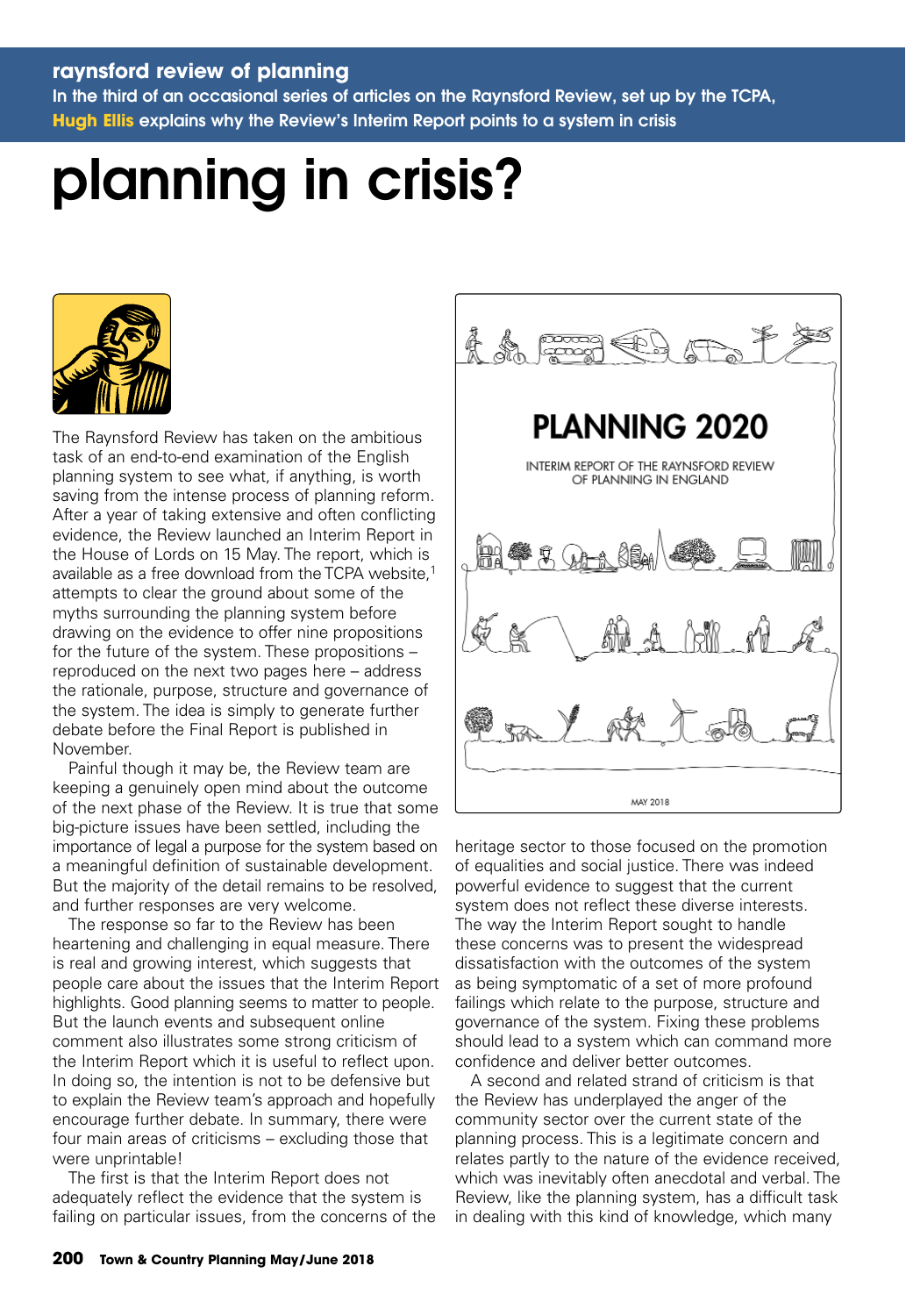## **Nine propositions for a new planning system**

#### **Proposition 1: Planning in the public interest**

There is both an evidential and a principled justification for the regulation of land and the built environment. This justification is founded on the inability of market mechanisms alone to deliver a full range of public interest outcomes, and on the principled assumption that decisions with a lasting impact on people and places should be subject to democratic accountability that goes beyond the exercise of individual property rights.

#### **Proposition 2: Planning with a purpose**

The basic purpose of planning is to improve the wellbeing of people by creating places of beauty, convenience and opportunity. The lack of any clear, overarching legal purpose for the planning system has led to confusion about what planning is for. The best way of solving this problem is to create a meaningful objective focused on the delivery of sustainable development. This objective is articulated in the United Nations' Sustainable Development Goals and in the 2005 UK Sustainable Development Strategy. This objective should be set out in a statutory purpose for the system and in supporting policy. The statutory propose of planning should be as follows:

#### **The purpose of planning**

**The purpose of the planning system is to positively promote the spatial organisation of land in order to achieve long-term sustainable development. In the Planning Acts, 'sustainable development' means managing the use, development and protection of land, the built environment and natural resources in a way, or at a rate, which enables people and communities to provide for their social, economic and cultural wellbeing while sustaining the potential of future generations to meet their own needs.**

#### **Proposition 3: A powerful, people-centred planning system**

The planning system must be capable of dealing with the complex interrelationship between people and their environments. The scope of planning is therefore concerned not simply with land use, but with broader social, economic and environmental implications for people and places.

Planning requires sufficient regulatory powers to deal with problems where they are found. This means, for example, the control of changes to both urban and rural areas which may play a crucial role in creating cohesive communities and building resilience to climate change. To be effective, these

powers must be comprehensive and should relate, with minor exceptions, to the use and development of all land and property. This requires both the restoration of development management powers over the conversion of buildings to homes under permitted development rights and the creation, for the first time, of a genuinely plan-led system which can deliver co-ordination and certainty to developers and communities.

#### **Proposition 4: A new covenant for community participation**

To be effective, planning must have public legitimacy. This legitimacy is under intense strain, with a broad disconnect between people and the wider planning system. Restoring legitimacy is a long-term project, requiring clarity on how far the citizen can positively participate in decisions. This, in turn, is based on action in four areas:

- democratic renewal, including clarity on the balance between representative, direct and participative democracy;
- clear citizen rights, based on the provisions of the Aarhus Convention, so that people have a right to information, a right to participation, and a right to challenge – this will include exploring how civil rights in planning can be more evenly distributed;
- a significant new approach to helping communities to engage in the planning process, with a focus on engaging groups who do not currently have a voice, such as children and young people; and
- a new professional culture and skills set directed at engaging communities.

#### **Proposition 5: A new commitment to meeting people's basic needs**

While measures to increase public participation would improve the process of planning, they need to be accompanied by rights to basic outcomes which reflect the minimum standards that people can expect from planning. These outcome rights are an important balancing measure to ensure that the needs of those who may not have a voice in the planning process, including future generations, are reflected in the outcomes of decisions. These rights might include:

- a right to a home;
- a right to basic living conditions to support people's health and wellbeing, secured through minimum design standards which meet people's needs throughout their lifetime; and